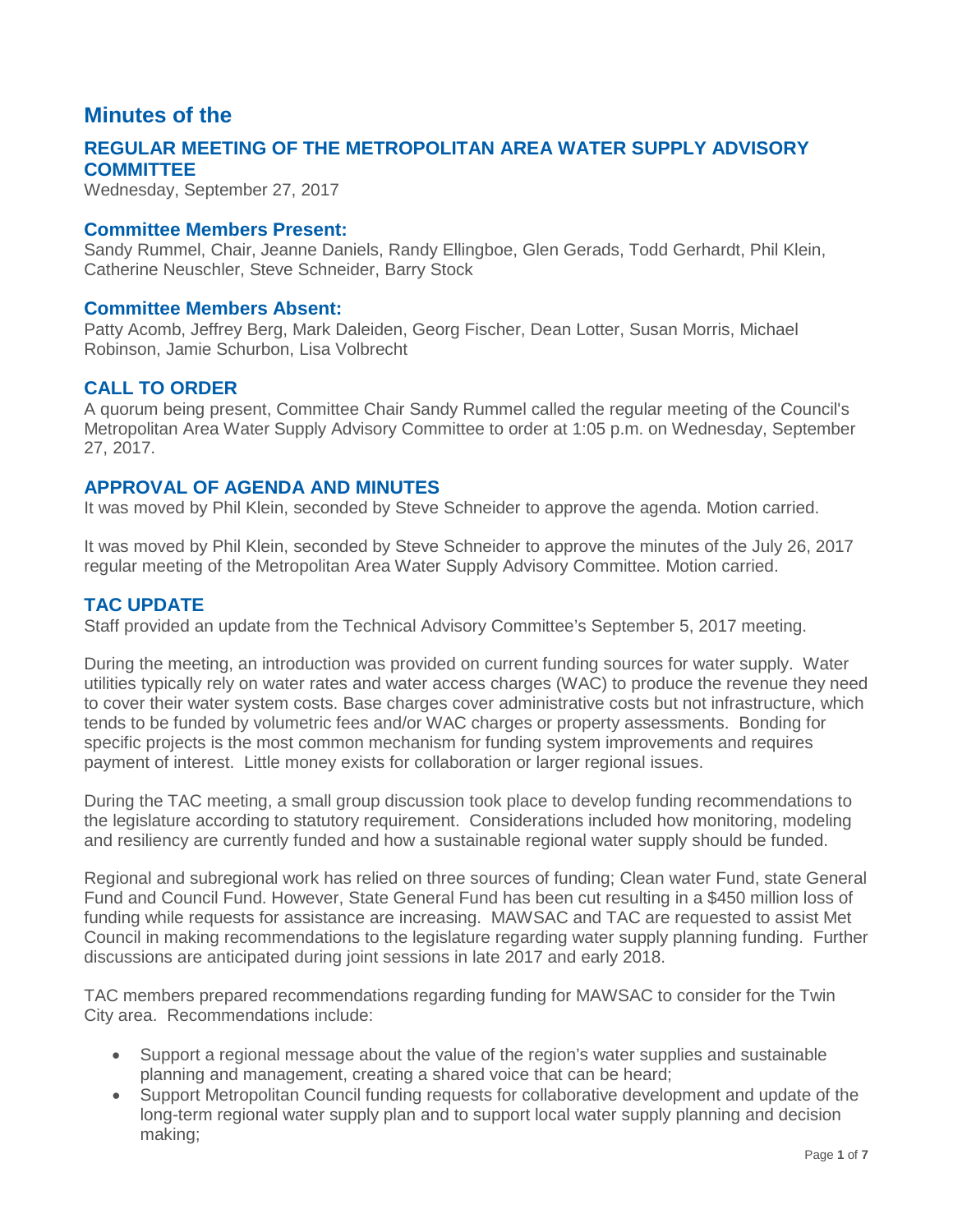- Support funding structure for implementing regional long-term water supply planning strategies and projects:
	- o Proactive long-term supply planning for the region and suppliers
	- o Continued analysis of threats and opportunities in area of water supply
	- o Development of information and educational tools surrounding supply planning
	- o Support for increasing efforts involved in improving water efficiency and conservation in the region (e.g. grants)
	- o Development of resiliency planning tools and methodologies
	- o Improved intergovernmental cooperation in area of water supply
- Promote a collaborative political climate at all levels of government that supports investment in long-term maintenance, resiliency, and management of local water supply systems. Utilize and improve existing authorities and program to channel funding in a cohesive way for water supply projects in the metro area.

#### Comments/Questions:

Clarification was requested on verbiage in the second bullet point regarding the meaning of funding requests for collaborative development. A suggestion was made to modify the second bullet point to read "when consistent with the regional water supply plan" rather than "to support local water supply planning and decision making."

An inquiry was made to clarify the third bullet point regarding funding structure for implementing regional long-term water supply planning strategies and projects and if it would be addressed later in the meeting. Staff stated the TAC wished to look at this topic in a comprehensive way rather than only from a utility perspective.

Group discussion occurred later in the meeting to address questions that were discussed in the Technical Advisory Committee.

## **BUSINESS**

#### TAC Member Appointment:

Staff reviewed a memorandum received from the Council staff regarding two Technical Advisory Committee members who have resigned. Staff provided three options to consider in order to replace the members on the committee. At the May 24, 2017 MAWSAC meeting committee members directed the Technical Advisory Committee selection committee to provide their final recommendation based on the options provided for reappointment.

The selection committee recommends that MAWSAC appoint the following two individuals to the Technical Advisory Committee:

- 1. Scott Anderson, Assistant Utilities Superintendent, City of Bloomington
- 2. Robert Ellis, Public Works Director, City of Eden Prairie

ACTION: It was moved by Glen Gerads, seconded by Todd Gerhardt that the Metropolitan Council Water Supply Advisory Committee approve the appointment of Scott Anderson and Robert Ellis to the Metropolitan Area Water Supply Technical Advisory Committee. Motion carried.

#### Comments/Questions:

No comments or questions at this time.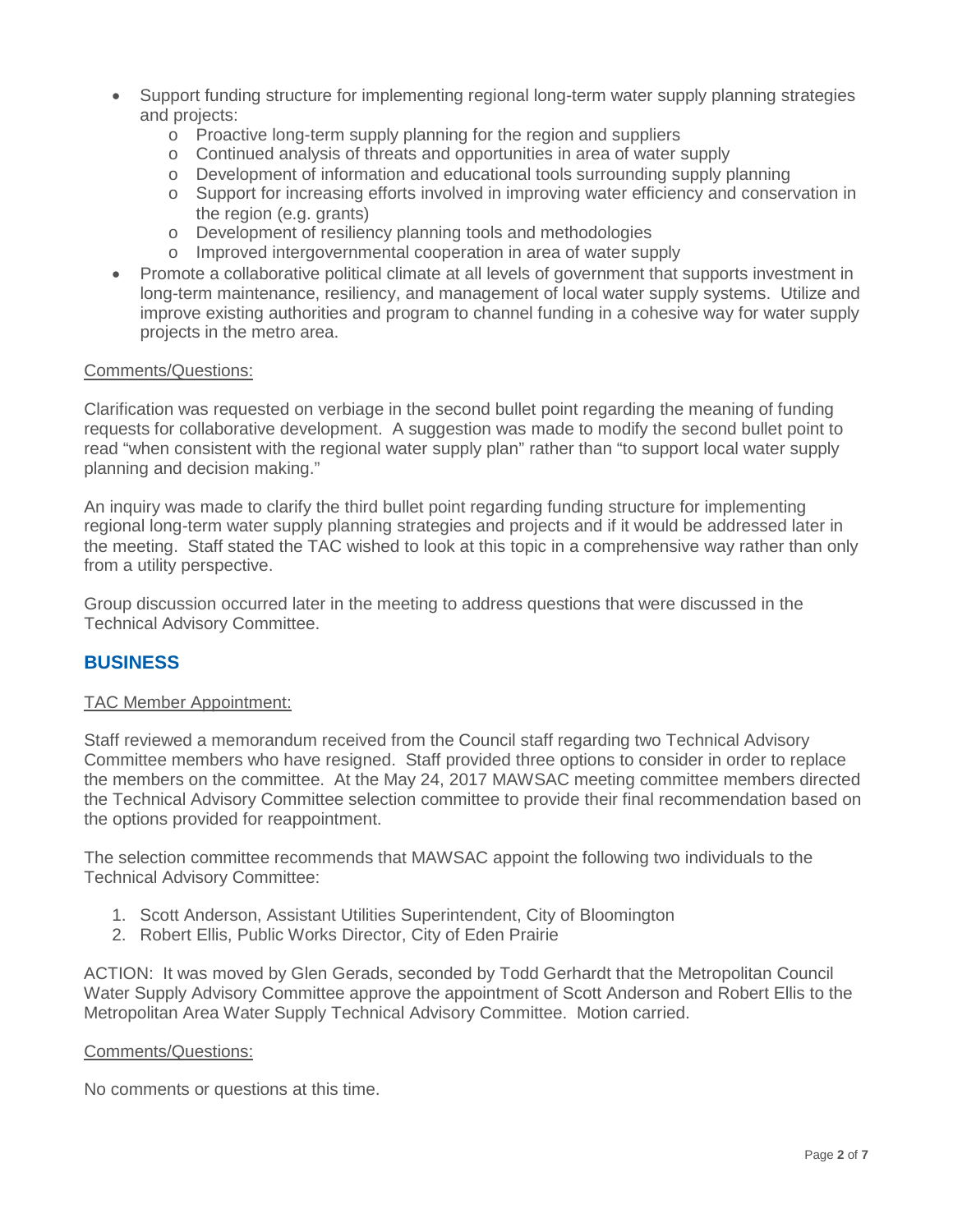### Funding Water Supply:

Staff shared a summary of water supply funding considerations to support policy discussion by the committee.

Municipal funding issues exist from a financial and political perspective. There is a lack of funding to replace or renew infrastructure. Political issues exist for permission to conduct long-term planning. If funding is not adequate the cost to catch up on deferred work can get too large, there will not be preparation for emergencies, projects or services would be delayed, and communities would end up paying much more for the projects.

Regional funding issues include the lack of financial funding structure for regional projects and collaboration. The political issues that exist for regions to consider is the resource rather than municipal boundaries and recognize the importance of doing long-term planning.

MAWSAC and TAC coordination and support includes Master Water Supply Plan preparation which serves as the regional framework for water supply development efforts in Metro area communities, response to member requests and the subregional groups, and meetings 12 times per year. The Clean Water Fund has generally provided approximately \$975,000 annually for efforts to support water supply sustainability and \$ 250,000 for water demand efficiency grants. This support has included projects to help improve water use efficiency, assisting with subregional collaboration of 7 active workgroups containing 62-member cities, development of technical information that aides in responsible decision making such as the Metro Model, Stormwater Reuse Guide, and the Water Rates Tool. The Metropolitan Council fund has provided \$100,000 per year for local water supply planning support which includes local water supply planning, well head protection, and comprehensive plan amendment and emergency response documents. The number of plans reviewed has been increasing and has ranged from 50 plans in 2016 and is forecasted to reach 62 for 2018. Currently there is no funding for Water Efficiency Grants and loss of \$250,000 per year from state general funds, which equates to less funding for MAWSAC/TAC and planning.

Important dates are forthcoming that require preparation of responses:

October 4, 2017 – Clean Water Council (CWC) – Budget & Outcomes Committee is meeting to discuss their 10-year funding plan. Should MAWSAC prepare a memo to the Budget and Outcome Committee (BOC) for the BOC's consideration? MAWSAC representation at that meeting would be needed.

December 2017 – Interagency Coordination Team (ICT) – This is a meeting to discuss Clean Water Fund Surplus, if there is any. Should MAWSAC create a memo to ICT to request the BOC consider funding efficiency grants for \$500,000?

2018 ICT and CWC – Should MAWSAC prepare a memo to both entities suggesting that the entities consider having MAWSAC have representation at their entity's meetings?

For Consideration: What is MAWSAC's role in support of other funding requested from other sources such as bonding, State general fund, Met Council fund, etc.? Suggested discussion during a future MAWSAC meeting.

#### Comments/Questions:

The Minnesota Department of Health visited with water utility operators in greater Minnesota in 2016 and asked about challenges they were facing and noted similar issues. Those wishing to see a summary of the discussion can contact Committee Member Ellingboe.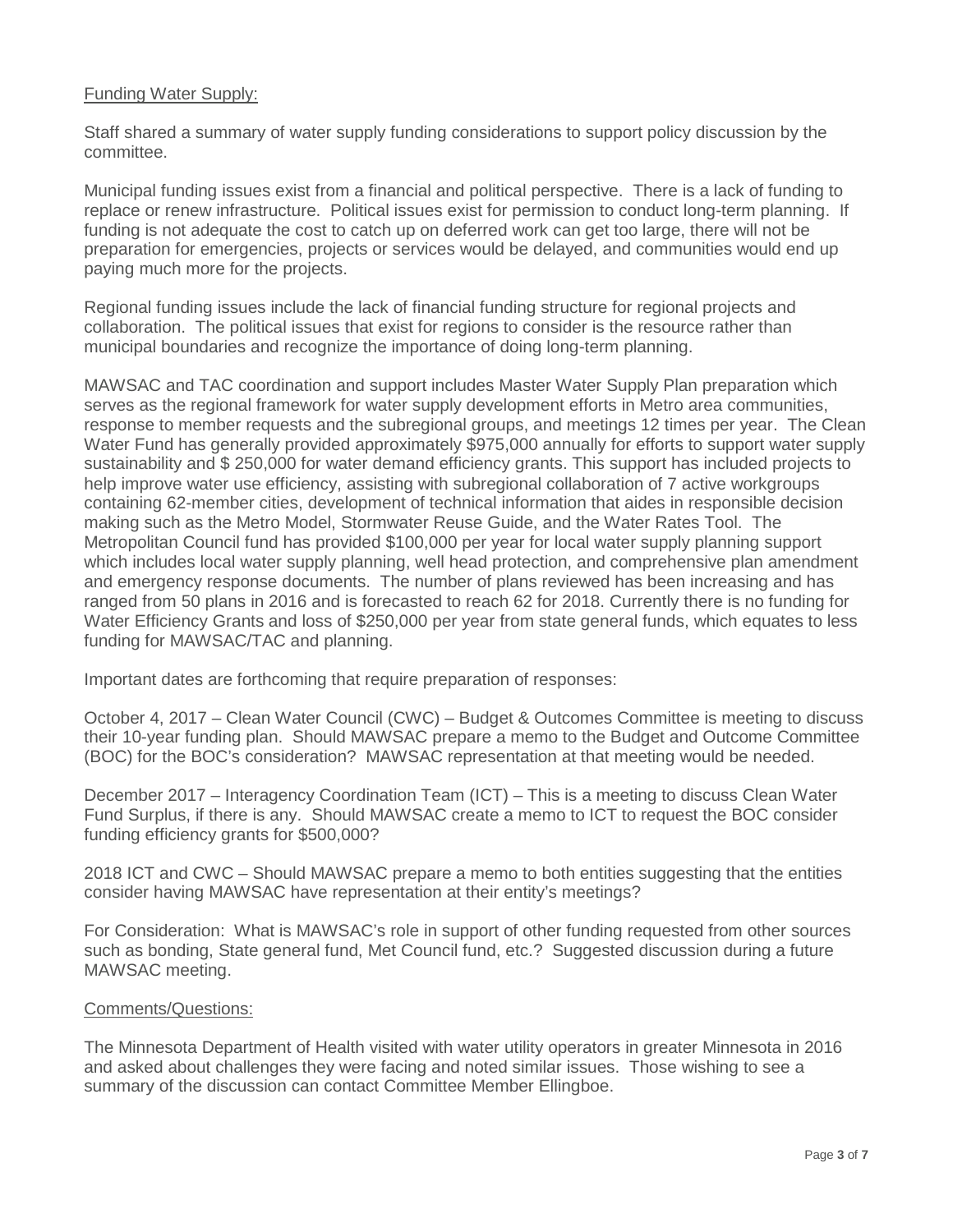A Committee member shared he had a conference call with colleagues in other states who discussed how regional systems in their locations came to be, how effective the regional systems have been and what challenges are seen currently and for the future. Funding or regional systems in other states is often addressed by the state. Wondering at a high level if that is a possibility for Minnesota as these issues come up more frequently from small municipalities and systems in Minnesota. How can MAWSAC help further the discussion and offer incentives for areas that have issues?

A Committee member said recommendations should be specific and clear on possible solutions, even if it is a tax that goes in to a pool for programs.

Rates for water related services is inexpensive in the Metropolitan area, compared to greater Minnesota. Water costs in greater Minnesota make the Metropolitan area cost seem extremely inexpensive.

Would it be helpful to have a survey of the level of investment that is occurring in communities and how the level of investment affects rates?

Seems like it would make sense to carve part of the funding out for regional supply issues as a possible mechanism. Staff shared that the DNR and Department of Health tried to increase fees in the past. There was lack of support from the legislature and these fee increases did not happen.

Thinking about a place to raise these issues. In the next couple of months, the Legislative Water Commission will hold small and large City roundtable discussions. May be focused on wastewater. Should be interesting to see what topics are discussed. It was suggested to look at this venue to bring up these issues as well. The members of the LWC will be the ones to influence the Legislature.

How is the make-up of the Clean Water Council determined? Staff stated it is appointed by the Governor. It contains representatives that address different aspects of water. Is anyone on this Council from regional supply planning? Would it make sense to get a member of MAWSAC on that Council? Staff stated this is a great idea. Sandy Rummel serves as the Metropolitan Council representative but is not a voting member.

NOTE: Chair Rummel reminded the committee the Governor's proposal recommended funding for the Water efficiency grants program. It was pulled at the last minute. We would be requesting the funding be added again to the Clean Water Fund request.

What is the mechanism MAWSAC can support requests and funding at the legislative level? Staff stated it is recommended for MAWSAC to participate in Clean Water Council and Interagency Coordination Team regarding clean water funds. Participation at committees, relationships with the entities on the committees is helpful in addition to staff who speak to present.

Would it be helpful to have a session to discuss context for messaging to the Legislature and other committees?

When does the Legislative Water Commission meet? Staff stated they meet monthly. Barb Huberty is available to determine if we would like to be added to an agenda. Discussions through the end of the calendar year pertain to wastewater. Meetings occur the third Tuesday - Upcoming schedule is October 17, November 21, and December 19.

ACTION: A recommendation was made for staff to prepare messages that could be presented to MAWSAC members for approval. Those present supported this suggestion to have staff prepare the messages to BOC and ICT. Memos will be emailed to Committee members for review and approval and may include the dollar amounts being requested.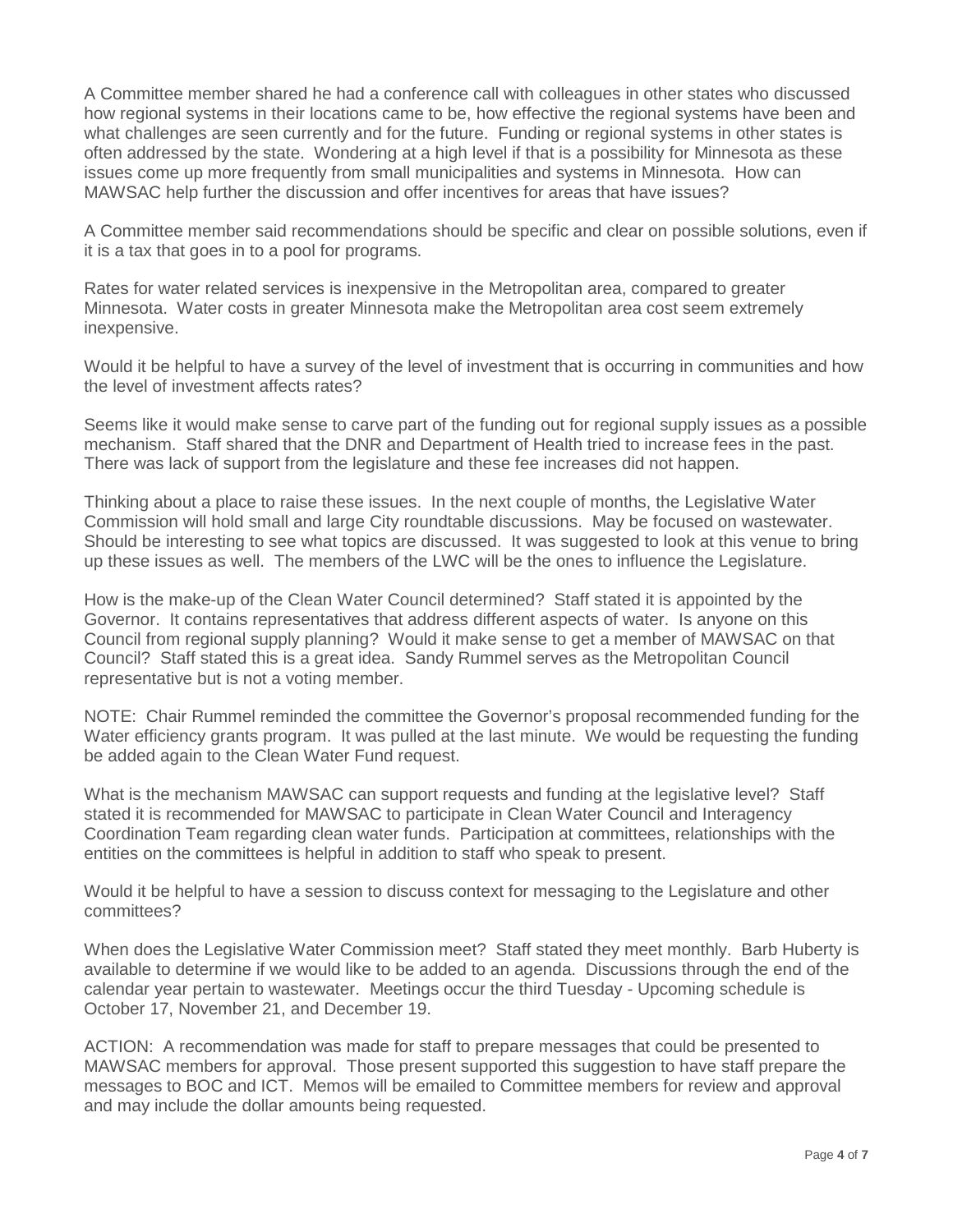Note from Committee Member Daniels that Clean Water Council Budget and Outcome meeting is October 4. This committee may not be able to approve a letter before that meeting.

Committee Member Neuschler, mentioned that state agencies may need to review their agency's participation at BOC and ICT meetings. If members of MAWSAC are available to attend it would be helpful. BOC meets one time per month. Next meeting is October 6 from 10:30 am to noon at the MPCA building. Staff will be in attendance.

Policy Discussion: Funding Water Supply:

Staff led the committee in a discussion of policy considerations of water supply funding.

A summary of this discussion is reflected in the appendix of this document.

## **UPCOMING MAWSAC MEETINGS**

- 1. Joint meeting of MAWSAC/LUAC November 6, 2017
	- a. Committee Member Klein, who sits on both MAWSAC and LUAC stated a joint MAWSAC/LUAC meeting is being planned because of the interrelationship between infrastructure and water planning in the metropolitan area.
- 2. Regional gathering of subregional water supply work groups December 5, 2017
	- a. MAWSAC and TAC to participate in a regional gathering of the subregional water supply work groups. A planning committee is being put together to develop the agenda. The December 5 meeting will occur in Apple Valley at Valleywood Golf Course. Feedback or agenda items can be directed to David Brown at *[david.brown@metc.state.mn.us](mailto:david.brown@metc.state.mn.us)* or Lanya Ross at *[Lanya.ross@metc.state.mn.us](mailto:Lanya.ross@metc.state.mn.us)* . NOTE: Because of this meeting, there will be no separate MAWSAC meeting December. TAC will forego having their November 7 meeting because they will be together at the gathering of subregional work groups.
- 3. Joint MAWSAC/TAC workshop Planned for January 2018
- 4. Upcoming agenda items:

Direct agenda items to David Brown or Lanya Ross.

## **UPDATES FROM COMMITTEE MEMBERS**

Upcoming Governor's 25x25 Town Hall Meetings: Minneapolis – 9/27/17 Burnsville – 10/04/17

Stillwater – 10/05/17 The Minnesota Department of Health recently released a draft of a report on reuse for consideration by stakeholders and state agencies. Comments and suggestions on reuse projects in Minnesota are appreciated.

Staff member David Brown recognized Committee Member Steve Schneider for his award from the Minnesota Section of the American Water Works Association for receiving its highest Section award, the Leonard M Thompson Award. Congratulations.

## **ADJOURNMENT**

Business completed, the meeting adjourned at 3:09 p.m.

Susan Taylor Recording Secretary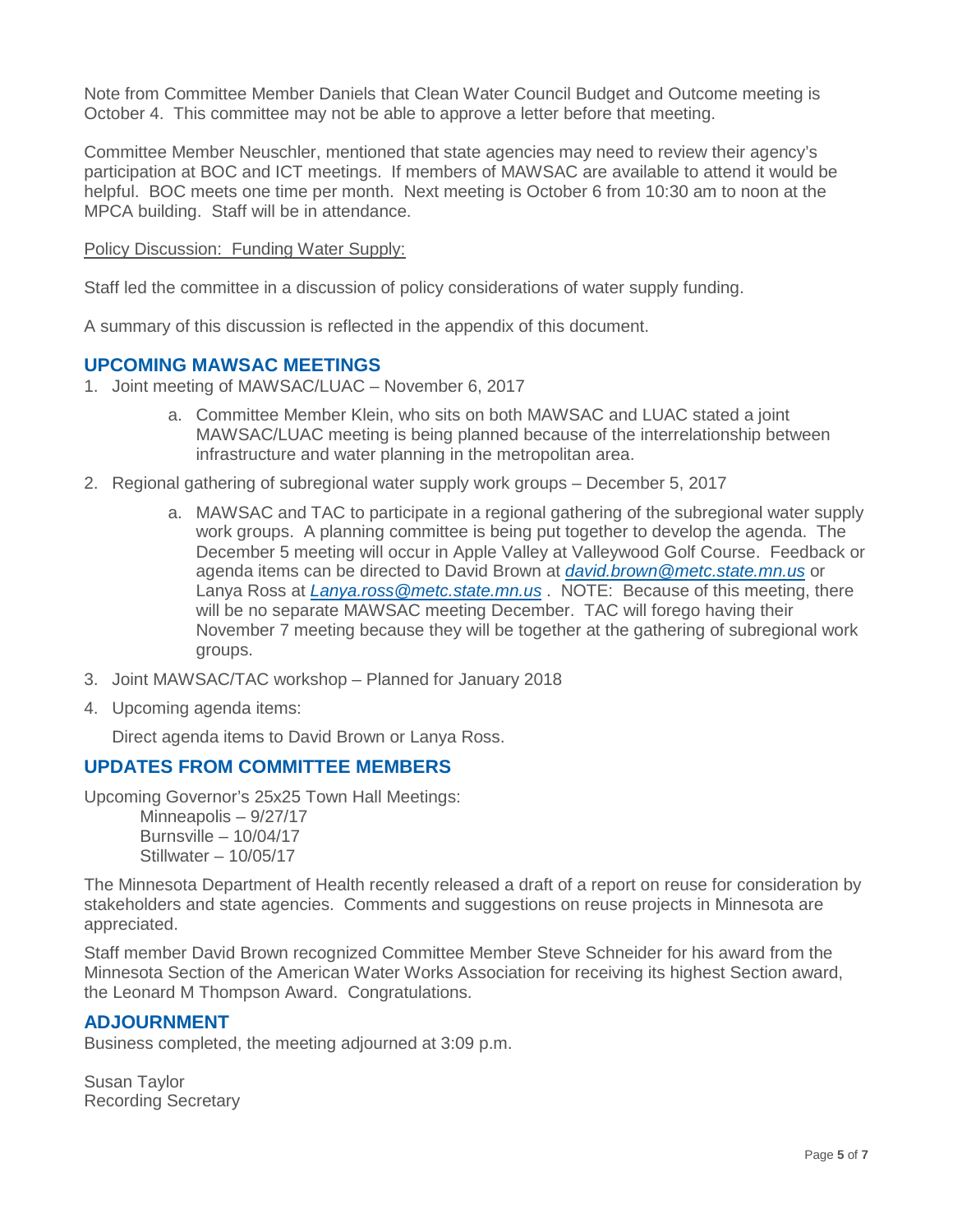## **MAWSAC September 27, 2017 Meeting – Small Group Discussion**

What follows is a summary of the responses provided at this meeting by the small groups to the questions.

When considering all the costs of water supply management and operation:

# Where are you most concerned with funding structures? Funding sources? Where are there gaps?

- Convince politicians to look long term
- Lack of Metro voice in funding legislative coalition
- Plan "B" for most communities
- Uncertainty in regulatory future
- Replenishment of aquifers
- No capacity for regional water planning (subregional issues aren't consistent)

Funding Concerns<br>Convince politicions to Lack of Metro Voice in funding<br>Lack of Metro Voice in funding<br>Play B' for most communities Chartainty in regulatory future Repleus showent of agirless<br>No Capacity for regi mater planning<br>- subsegnal issues aren't consistent

# When funding isn't adequate, what happens – what concerns you the most?

- Lack of leadership leads to lack of funding
- All state legislators need to approve for any state funding. Alternative for region-based funding.
- Build needs for improvements in rates
- Challenging to get funding to address new treatment needs
- No funds for operation and maintenance can result in contamination issues
- Once bond paid, continue rates/funds
- Contaminants other than those regulated in Safe Drinking Water Act (SDWA).
- Need to focus on regional planning, not projects.

Impacts Lack of leadership leads to All legislators need to approve<br>for state funding. Alternative for region tased forcing<br>Birld needs for inspresencent in rates Build news a funding to<br>Challenging to get funding to<br>ascreening for OfM - results in Cartaglination 7530es containing long continue rates/ fund) Sace bone pare, But than SOUA cout. Need to fourth drifting planning